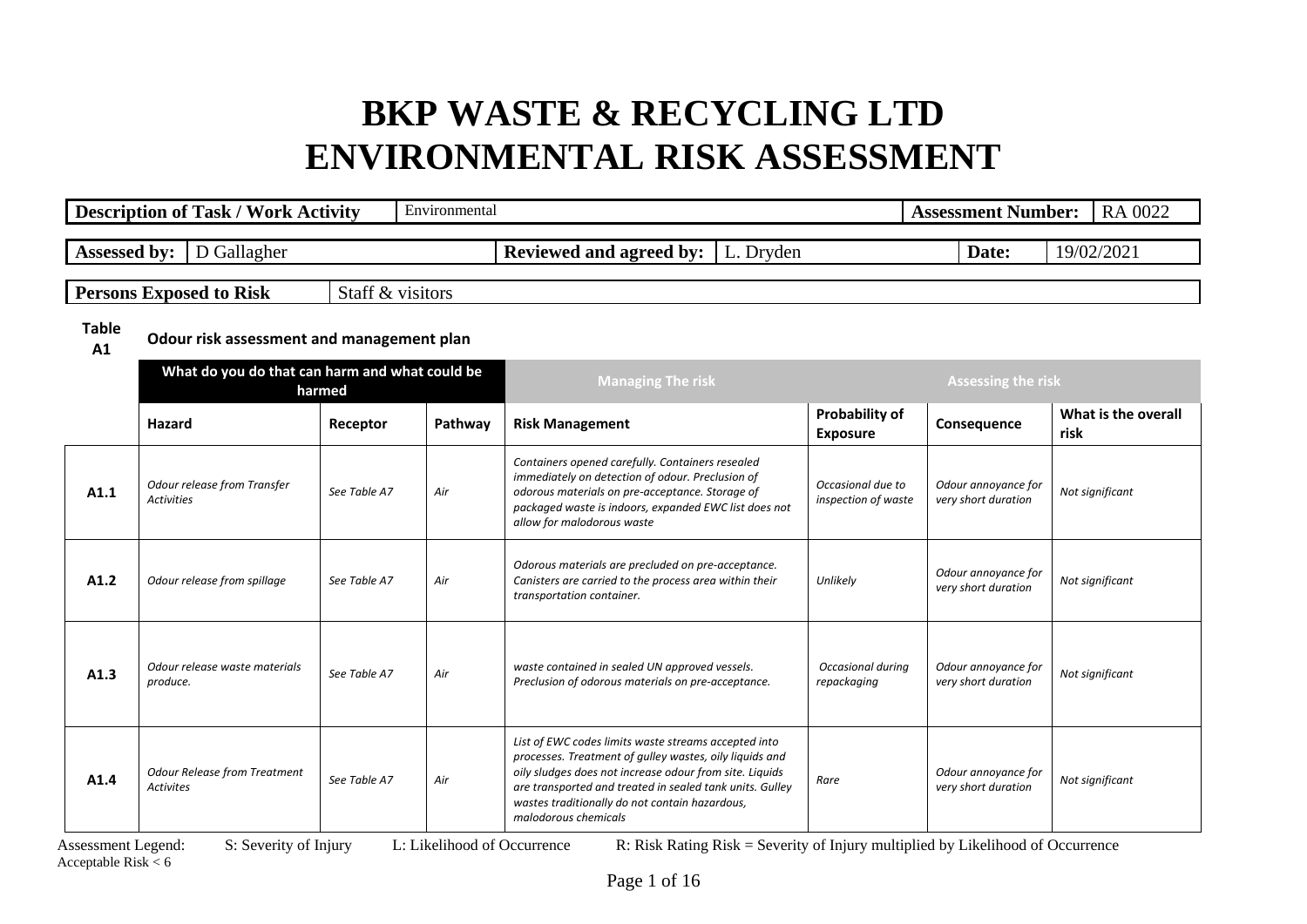|                     | <b>Description of Task / Work Activity</b>     |                  | Environmental |                                                                                                                                                                                                                                 |                           | <b>Assessment Number:</b>                  | RA 0022         |
|---------------------|------------------------------------------------|------------------|---------------|---------------------------------------------------------------------------------------------------------------------------------------------------------------------------------------------------------------------------------|---------------------------|--------------------------------------------|-----------------|
| <b>Assessed by:</b> | D Gallagher                                    |                  |               | Reviewed and agreed by:  <br>L. Dryden                                                                                                                                                                                          |                           | Date:                                      | 19/02/2021      |
|                     | <b>Persons Exposed to Risk</b>                 | Staff & visitors |               |                                                                                                                                                                                                                                 |                           |                                            |                 |
| A1.5                | <b>Odour Release from Battery</b><br>Sorting   | See Table A7     | Air           | Batteries will not be mechanically crushed or opened.<br>They will be physically sorted by chemistry and stored<br>safely in the currently permitted location. No odours are<br>associated with Batteries                       | None                      | Odour annoyance for<br>very short duration | Not significant |
| A1.6                | <b>Odour Release from Container</b><br>Washing | See Table A7     | Air           | List of proposed HP codes allowed only. Pre-Acc<br>procedures prohibit malodorous waste streams to site.<br>Containers will be nominally empty prior to washing.<br>Wash Waters will also then not be expected as<br>malodorous | Likely during<br>handling | Odour annoyance for<br>very short duration | Not significant |
| A1.7                | <b>Odour Release from Tanker</b><br>Washing    | See Table A7     | Air           | Washout will be for Oily waste streams or Gulley waste.<br>No Flammable material will be washed out on site.                                                                                                                    | Likely during<br>handling | Odour annoyance for<br>very short duration | Not significant |

**Table A2 Noise & vibration risk assessment and management plan**

Acceptable Risk  $< 6$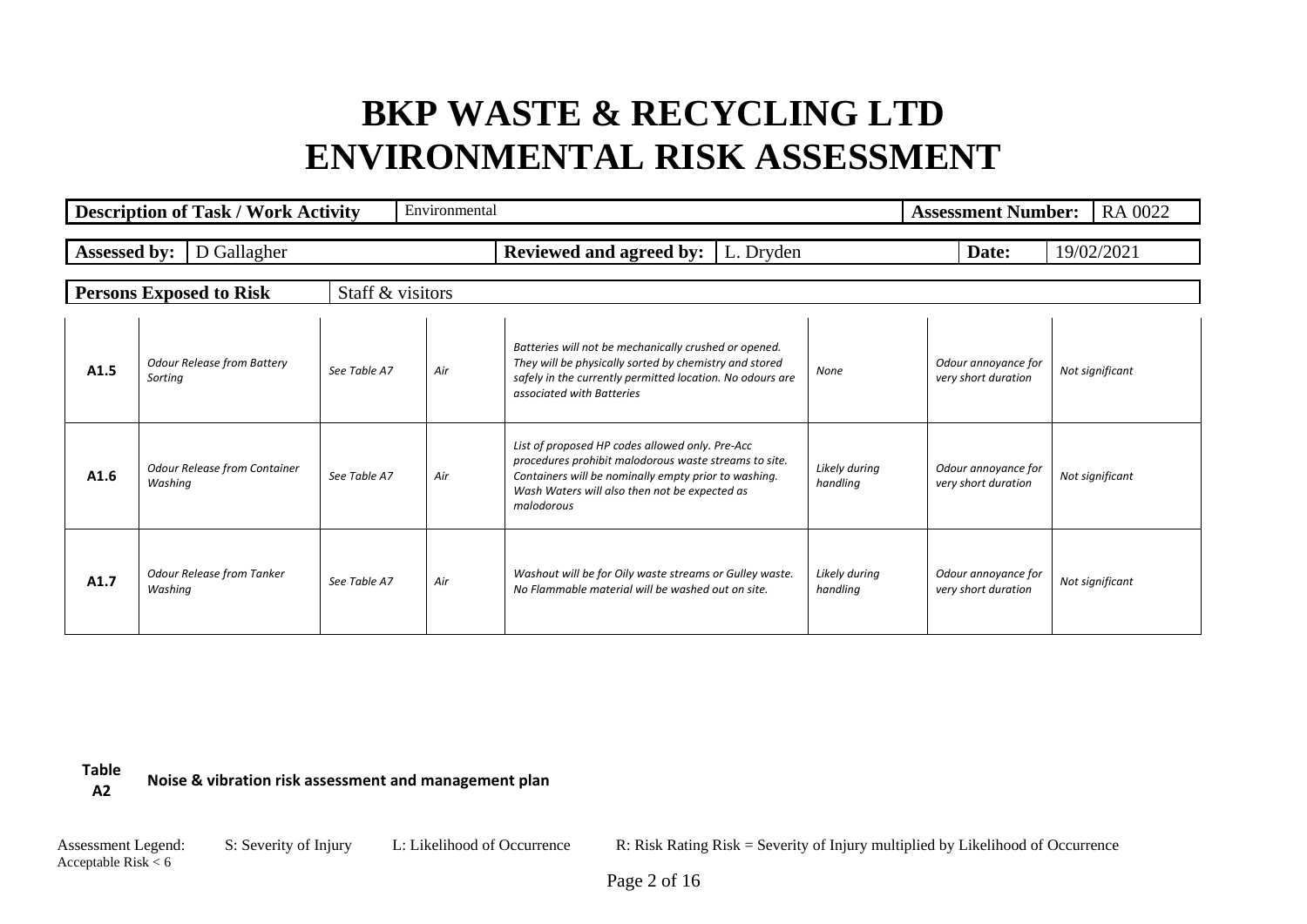|                                                          | <b>Description of Task / Work Activity</b>           |                  | Environmental            |                                                                                                                                                           |                                          | <b>Assessment Number:</b> | RA 0022                     |
|----------------------------------------------------------|------------------------------------------------------|------------------|--------------------------|-----------------------------------------------------------------------------------------------------------------------------------------------------------|------------------------------------------|---------------------------|-----------------------------|
| <b>Assessed by:</b>                                      | D Gallagher                                          |                  |                          | <b>Reviewed and agreed by:</b>   L. Dryden                                                                                                                |                                          | Date:                     | 19/02/2021                  |
|                                                          | <b>Persons Exposed to Risk</b>                       | Staff & visitors |                          |                                                                                                                                                           |                                          |                           |                             |
| What do you do that can harm and what could be<br>harmed |                                                      |                  | <b>Managing The risk</b> |                                                                                                                                                           | <b>Assessing the risk</b>                |                           |                             |
|                                                          | <b>Hazard</b>                                        | Receptor         | Pathway                  | <b>Risk Management</b>                                                                                                                                    | <b>Probability of</b><br><b>Exposure</b> | Consequence               | What is the overall<br>risk |
| A2.1                                                     | Noise Exposure during Transfer<br><b>Activities</b>  | See Table A7     | Air                      | No increase in Noise will be produced by Transfer Station<br><b>EWC</b> codes                                                                             | Unlikely                                 | Hearing affected          | Very Low                    |
| A2.2                                                     | Noise Exposure during<br><b>Treatment Activities</b> | See Table A7     | Air                      | No concern over noise levels, vehicle offloads are<br>conducted by on site pump or via gravity. Sufficient<br>distance exists between operators and pumps | Unlikely                                 | Hearing affected          | Very Low                    |

Acceptable Risk  $< 6$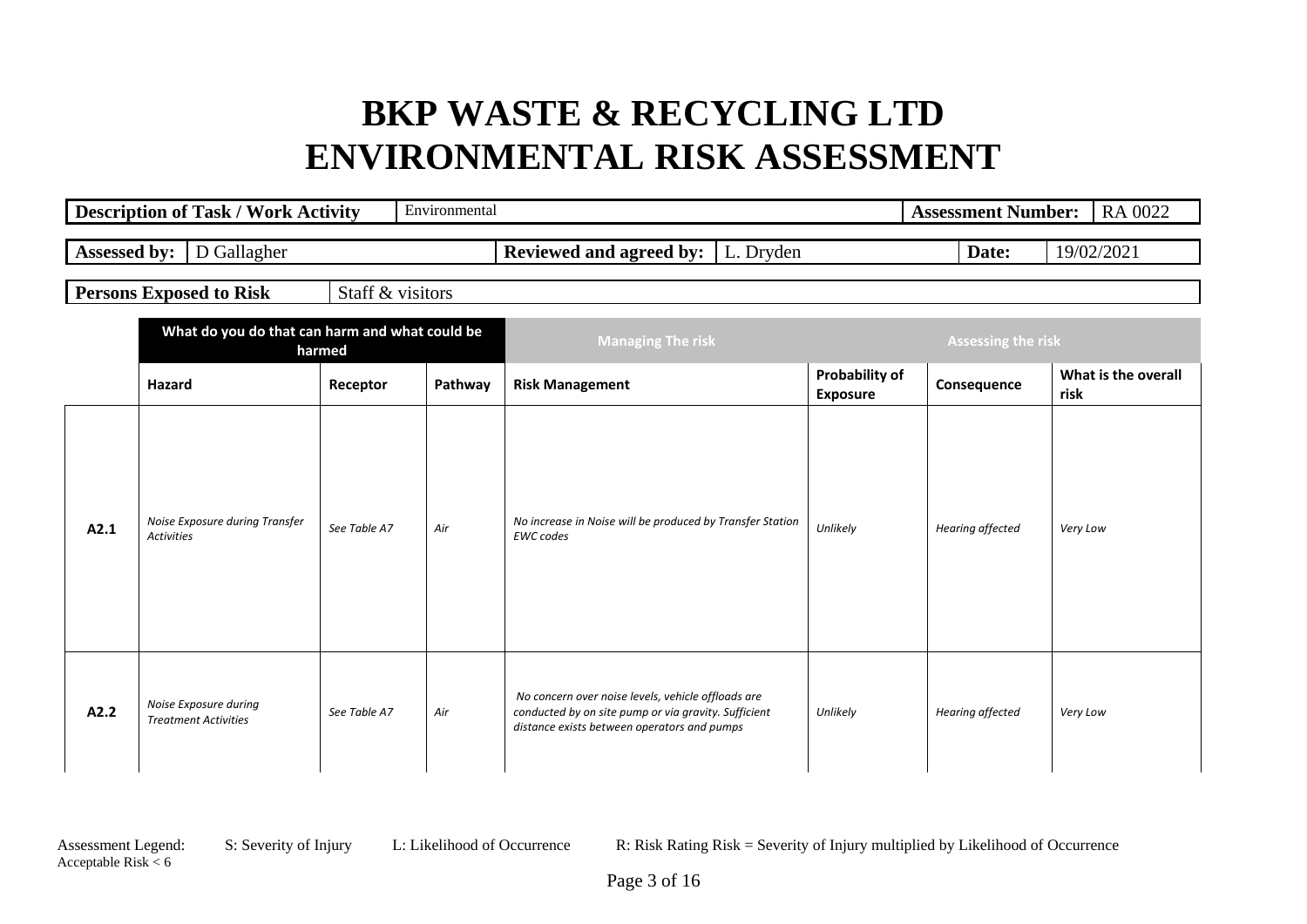|                     | <b>Description of Task / Work Activity</b> |                  | Environmental |                                                                                                                                     |          | <b>Assessment Number:</b> | RA 0022    |
|---------------------|--------------------------------------------|------------------|---------------|-------------------------------------------------------------------------------------------------------------------------------------|----------|---------------------------|------------|
| <b>Assessed by:</b> | D Gallagher                                |                  |               | <b>Reviewed and agreed by:</b>   L. Dryden                                                                                          |          | Date:                     | 19/02/2021 |
|                     | <b>Persons Exposed to Risk</b>             | Staff & visitors |               |                                                                                                                                     |          |                           |            |
| A2.2                | Noise Exposure During Battery<br>Sorting   | See Table A7     | Air           | None expected. Hand sorting involves no use of<br>mechanical equipment                                                              | Unlikely | Hearing affected          | Very Low   |
| A2.3                | Noise Exposure during Container<br>Washing | See Table A7     | Air           | None expected, manual washing of small packages<br>requires no excess noise or mechanical intervention                              | Unlikely | Hearing affected          | Very Low   |
| A2.4                | Noise Exposure from Tanker<br>Washing      | See Table A7     | Air           | None expected, manual washing of vehicle interiors is<br>via on site water supplies and does not require<br>mechanical intervention | Unlikely | Hearing affected          | Very Low   |

**Table** 

Acceptable Risk  $< 6$ 

**A3 Fugitive Emissions risk assessment and management plan**

|                    | What do you do that can harm and what could be<br>harmed |                             | <b>Managing The risk</b> | <b>Assessing the risk</b>                                                         |
|--------------------|----------------------------------------------------------|-----------------------------|--------------------------|-----------------------------------------------------------------------------------|
| Assessment Legend: | S: Severity of Injury                                    | L: Likelihood of Occurrence |                          | R: Risk Rating $Risk =$ Severity of Injury multiplied by Likelihood of Occurrence |

Page 4 of 16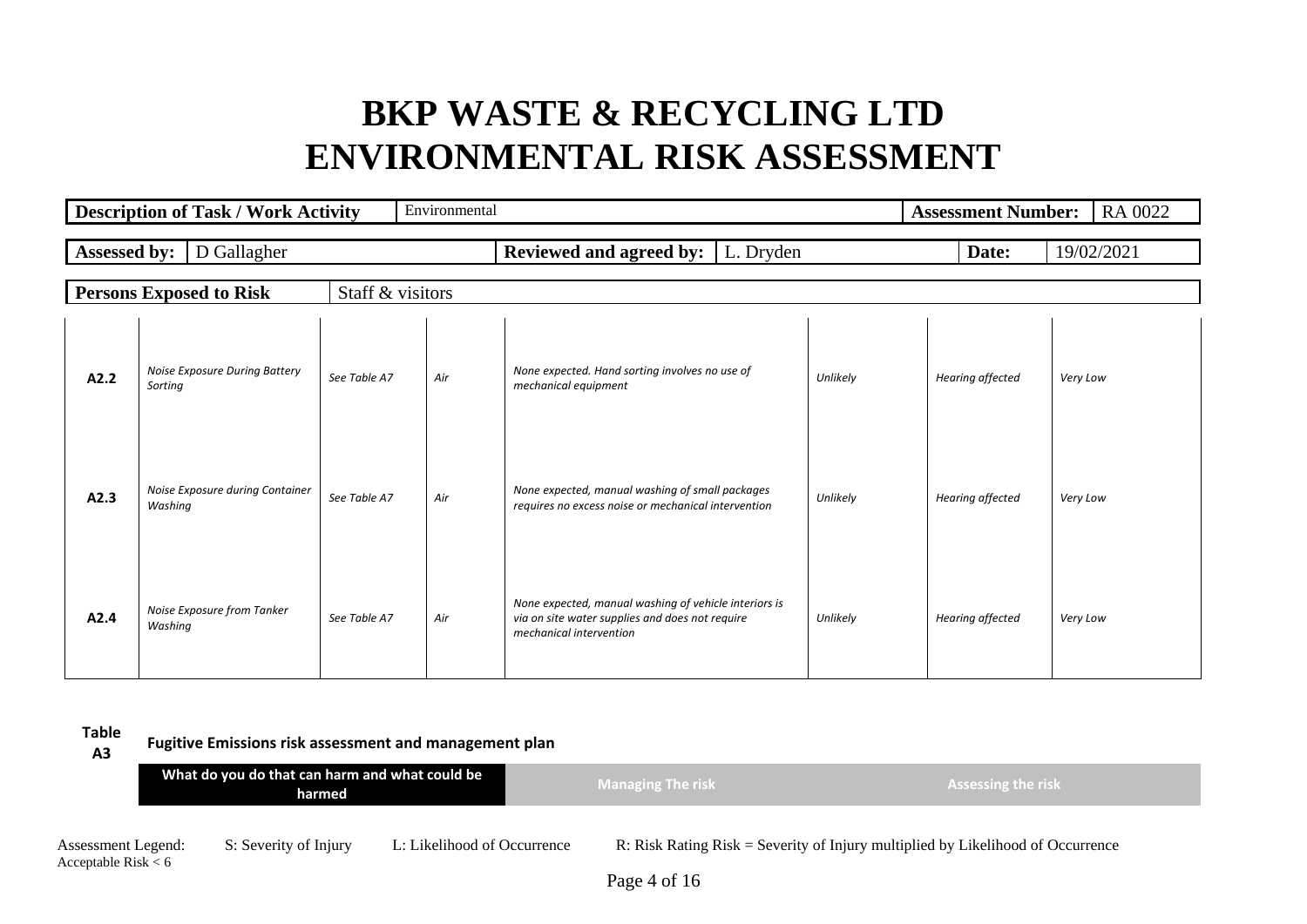|              | <b>Description of Task / Work Activity</b>            |                  | Environmental |                                                                                                                            |                                   | <b>Assessment Number:</b>                     | RA 0022                     |
|--------------|-------------------------------------------------------|------------------|---------------|----------------------------------------------------------------------------------------------------------------------------|-----------------------------------|-----------------------------------------------|-----------------------------|
| Assessed by: | D Gallagher                                           |                  |               | Reviewed and agreed by:<br>L. Dryden                                                                                       |                                   | Date:                                         | 19/02/2021                  |
|              | <b>Persons Exposed to Risk</b>                        | Staff & visitors |               |                                                                                                                            |                                   |                                               |                             |
|              | Hazard                                                | Receptor         | Pathway       | <b>Risk Management</b>                                                                                                     | Probability of<br><b>Exposure</b> | Consequence                                   | What is the overall<br>risk |
|              | <b>To Air</b>                                         |                  |               |                                                                                                                            |                                   |                                               |                             |
| A3.1         | Release of VOC's from Transfer<br><b>Activities</b>   | See Table A7     | Air           | Containers opened upon inspection for short duration<br>and resealed immediately on detection of odour.                    | Occasional due to<br>inspection   | Detection of VOC<br>odour for short<br>period | Not significant             |
| A3.2         | Release of VOC's from storage<br>of Aerosols          | See Table A7     | Air           | Aerosols are transferred into metal, sealed, vented, UN<br>approved vessels. (GWRS001 Issue 15, 4.4.26)                    | Unlikely                          | Detection of VOC<br>odour for short<br>period | Not significant             |
| A3.3         | Emission of VOC's from<br>accidental spillage         | See Table A7     | Air           | Liquid waste containers are sealed to prevent VOC<br>escape. (Spillage procedure ref GWRS01 Issue 15,<br>appendix 5 WI018) | Unlikely                          | Detection of VOC<br>odour for short<br>period | Not significant             |
| A3.4         | Emission of VOC's from<br><b>Treatment Activities</b> | See Table A7     | Air           | No volatile Waste streams are accepted for treatment<br>activities as per EWC list                                         | Unlikely                          | Detection of VOC<br>odour for short<br>period | Not significant             |
| A3.5         | Emission of VOC's from Battery<br>Sorting             | See Table A7     | Air           | Batteries do not produce VOC's                                                                                             | Unlikely                          | Detection of VOC<br>odour for short<br>period | Not significant             |

Acceptable Risk  $< 6$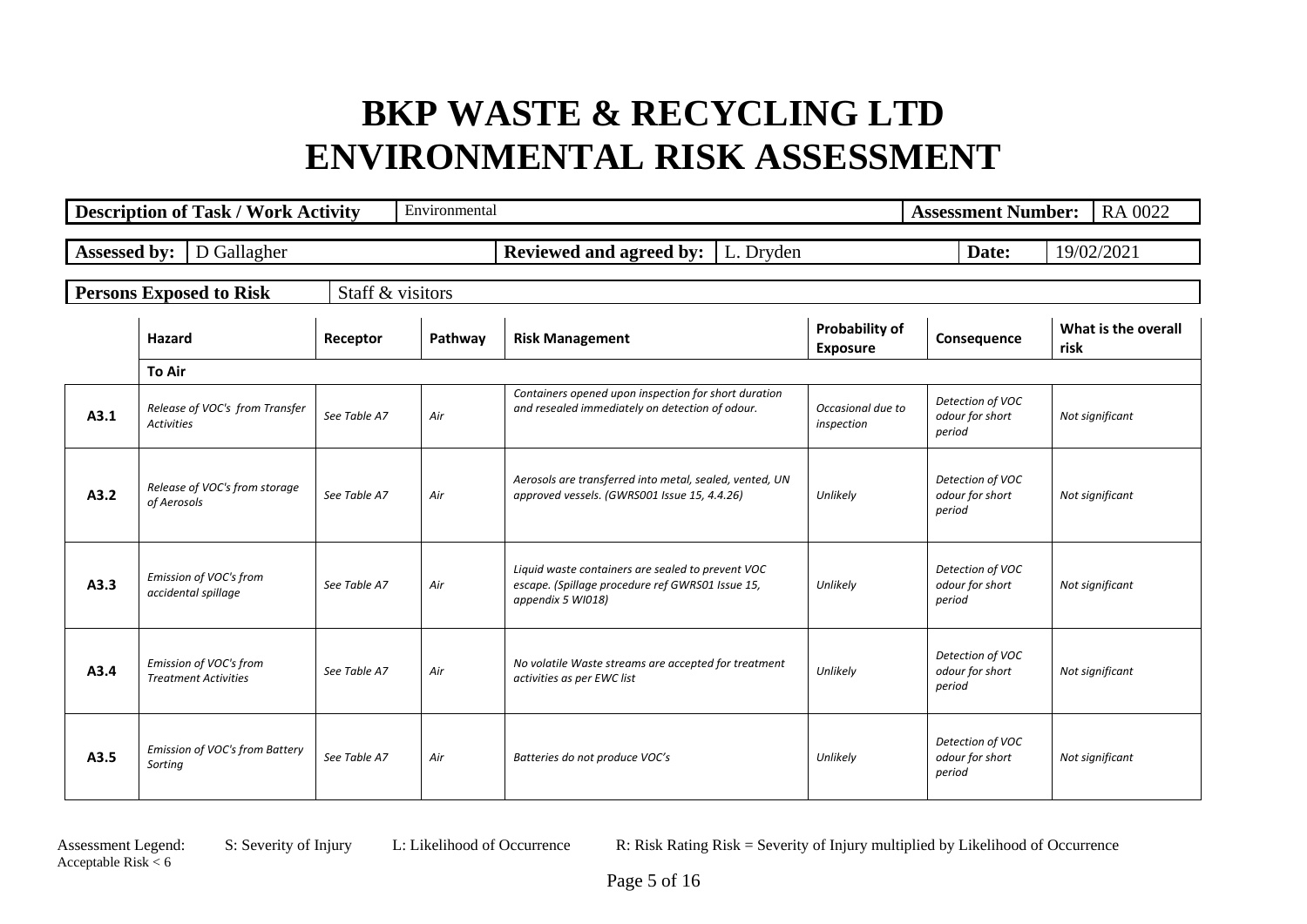|              | <b>Description of Task / Work Activity</b>                      |                  | Environmental           |                                                                                                                                                                                                                                                                        |          | <b>Assessment Number:</b>                     | RA 0022         |
|--------------|-----------------------------------------------------------------|------------------|-------------------------|------------------------------------------------------------------------------------------------------------------------------------------------------------------------------------------------------------------------------------------------------------------------|----------|-----------------------------------------------|-----------------|
| Assessed by: | D Gallagher                                                     |                  |                         | <b>Reviewed and agreed by:</b>   L. Dryden                                                                                                                                                                                                                             |          | Date:                                         | 19/02/2021      |
|              | <b>Persons Exposed to Risk</b>                                  | Staff & visitors |                         |                                                                                                                                                                                                                                                                        |          |                                               |                 |
| A3.6         | Emission of VOC's from<br>Container Washing                     | See Table A7     | Air                     | No volatile Waste streams are accepted for container<br>washing as per EWC list and HP codes specified                                                                                                                                                                 | Unlikely | Detection of VOC<br>odour for short<br>period | Not significant |
| A3.7         | Emission of VOC's from Tanker<br>Washing                        | See Table A7     | Air                     | No volatile Waste streams are to be washed out from<br>tankers. These will be taken to specialised facilities                                                                                                                                                          | Unlikely | Detection of VOC<br>odour for short<br>period | Not significant |
|              | <b>To Water</b>                                                 |                  |                         |                                                                                                                                                                                                                                                                        |          |                                               |                 |
| A3.8         | Release to water through<br>spillage/rupture from<br>containers | Groundwater      | Soil and<br>groundwater | Bunding and concrete hard standing. Pen stock valve.<br>Spillage procedures. (Spillage procedure ref GWRS01<br>Issue 15, appendix 5 WI018). Daily inspections are<br>carried out of bunds, hard standing, perimeter fencing<br>etc. (Ref GWRS001 Issue 5, Section 4.2) | Unlikely | Contamination of<br>groundwater               | Not significant |
| A3.9         | Release to water through<br><b>Treatment Activities</b>         | Groundwater      | Soil and<br>groundwater | Bunding and concrete hard standing. Discharge is strictly<br>controlled. Spillage procedures. Daily inspections are<br>carried out of bunds, hard standing, perimeter fencing<br>etc.                                                                                  | Unlikely | Contamination of<br>groundwater               | Not significant |

Acceptable Risk  $< 6$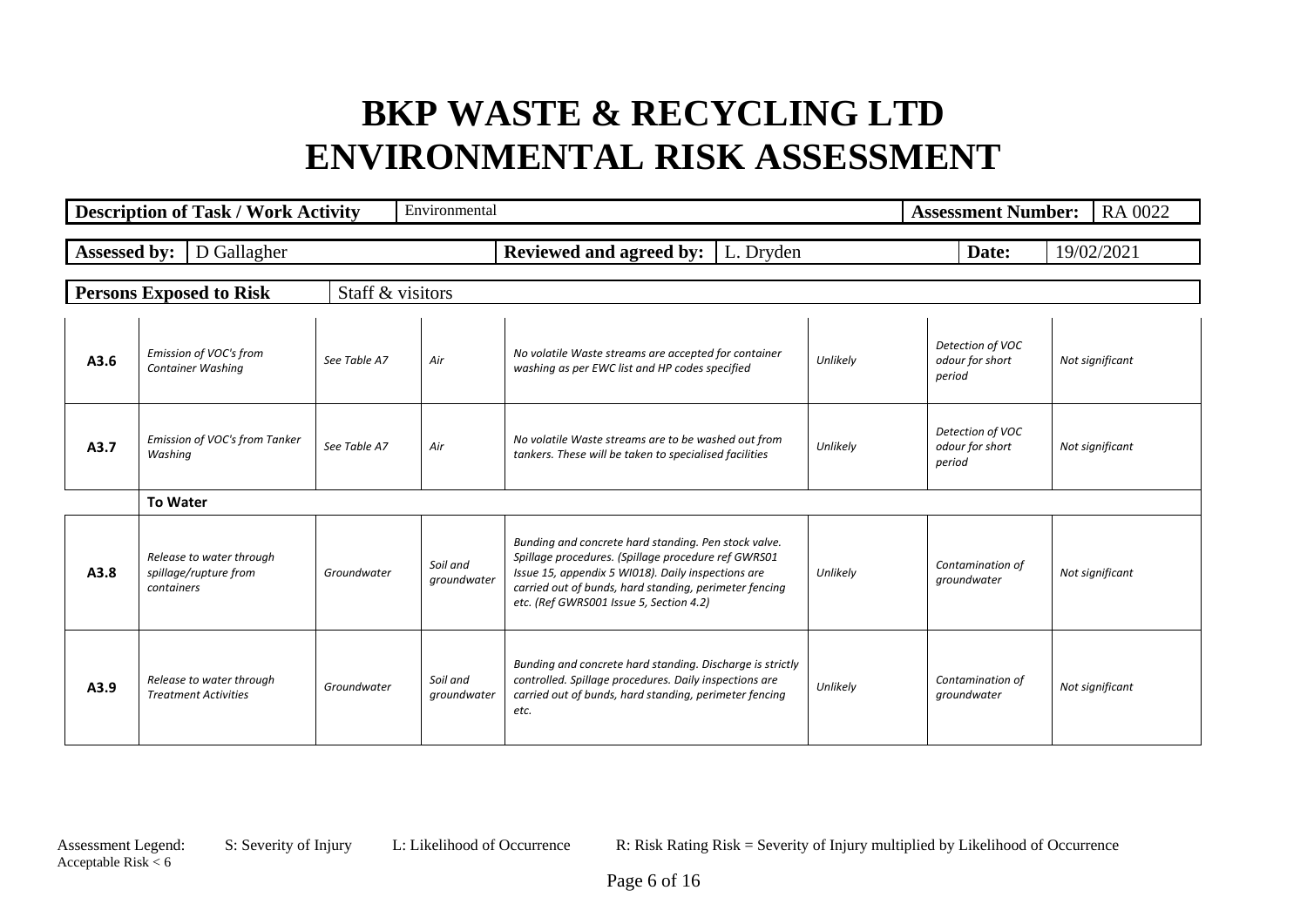|                     | <b>Description of Task / Work Activity</b>                                                    |                  | Environmental           |                                                                                                                                                                                                                                                                                                                 |          | <b>Assessment Number:</b>       | RA 0022         |
|---------------------|-----------------------------------------------------------------------------------------------|------------------|-------------------------|-----------------------------------------------------------------------------------------------------------------------------------------------------------------------------------------------------------------------------------------------------------------------------------------------------------------|----------|---------------------------------|-----------------|
| <b>Assessed by:</b> | D Gallagher                                                                                   |                  |                         | <b>Reviewed and agreed by:</b><br>L. Dryden                                                                                                                                                                                                                                                                     |          | Date:                           | 19/02/2021      |
|                     | <b>Persons Exposed to Risk</b>                                                                | Staff & visitors |                         |                                                                                                                                                                                                                                                                                                                 |          |                                 |                 |
| A3.10               | Release to water through<br><b>Battery Sorting</b>                                            | Groundwater      | Soil and<br>groundwater | Batteries are solid articles, no risk present                                                                                                                                                                                                                                                                   | Unlikely | Contamination of<br>groundwater | Not significant |
| A3.11               | Release to water through<br><b>Container Washing</b>                                          | Groundwater      | Soil and<br>groundwater | Bunding and concrete hard standing. Discharge is strictly<br>controlled. Spillage procedures. Daily inspections are<br>carried out of bunds, hard standing, perimeter fencing<br>etc. Wash Waters are held in IBC's or other suitable<br>packaging/hold tanks                                                   | Unlikely | Contamination of<br>groundwater | Not significant |
| A3.12               | Release to water through<br><b>Tanker Washing</b>                                             | Groundwater      | Soil and<br>groundwater | Bunding and concrete hard standing. Discharge is strictly<br>controlled. Spillage procedures. Daily inspections are<br>carried out of bunds, hard standing, perimeter fencing<br>etc. Activity will be present at existing pits, pits will be<br>emptied and inspected periodically to monitor for<br>integrity | Unlikely | Contamination of<br>groundwater | Not significant |
|                     | <b>Pests</b>                                                                                  |                  |                         |                                                                                                                                                                                                                                                                                                                 |          |                                 |                 |
| A3.13               | There are no waste streams<br>that are a source of food that<br>will attract vermin or birds. |                  |                         |                                                                                                                                                                                                                                                                                                                 |          |                                 | None            |
| A3.14               | There are no risks from<br>activities of attracting pests                                     |                  |                         |                                                                                                                                                                                                                                                                                                                 |          |                                 |                 |

Acceptable Risk  $< 6$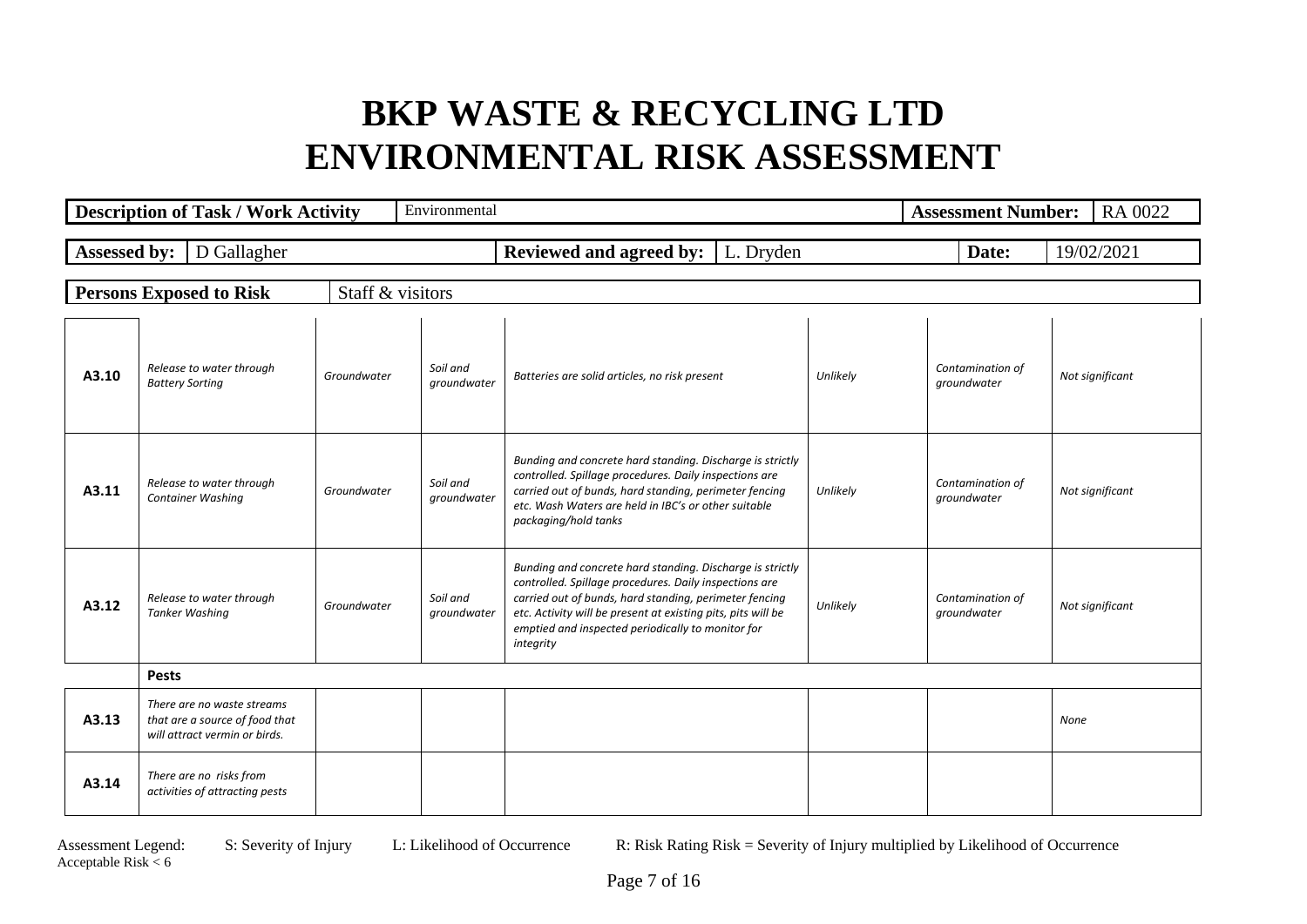|                     | <b>Description of Task / Work Activity</b>                                        |                  | Environmental           |                                                                                                                                                                                                                                                                                                                                                                            |          | <b>Assessment Number:</b> | RA 0022                |
|---------------------|-----------------------------------------------------------------------------------|------------------|-------------------------|----------------------------------------------------------------------------------------------------------------------------------------------------------------------------------------------------------------------------------------------------------------------------------------------------------------------------------------------------------------------------|----------|---------------------------|------------------------|
| <b>Assessed by:</b> | D Gallagher                                                                       |                  |                         | <b>Reviewed and agreed by:</b>   L. Dryden                                                                                                                                                                                                                                                                                                                                 |          | Date:                     | 19/02/2021             |
|                     | <b>Persons Exposed to Risk</b>                                                    | Staff & visitors |                         |                                                                                                                                                                                                                                                                                                                                                                            |          |                           |                        |
|                     | Mud/Litter                                                                        |                  |                         |                                                                                                                                                                                                                                                                                                                                                                            |          |                           |                        |
| A3.15               | There are no waste streams<br>that will result in the release of<br>litter or mud | Groundwater      | Soil and<br>Groundwater | Oil Sludge/Cake deliveries. Stored at the bottom of the<br>yard to avoid leaking to discharge points                                                                                                                                                                                                                                                                       | Unlikely |                           | <b>Not Significant</b> |
| A3.15               | Assessment of litter via<br>activities                                            | Groundwater      | Soil and<br>Groundwater | Liquid treatment activities are not likely to produce<br>litter. Muds from gulley waste are caught in<br>filters/screens and are cleaned daily. Bunds and bays are<br>designed to hold waste in and keep separate from<br>discharge points.<br>Tanker Washing applies as above, pits are fitted with<br>screens which are cleaned after use and housekeeping<br>maintained | Unlikely |                           | <b>Not Significant</b> |

**Table A4 Accidents risk assessment and management plan**

Acceptable Risk  $< 6$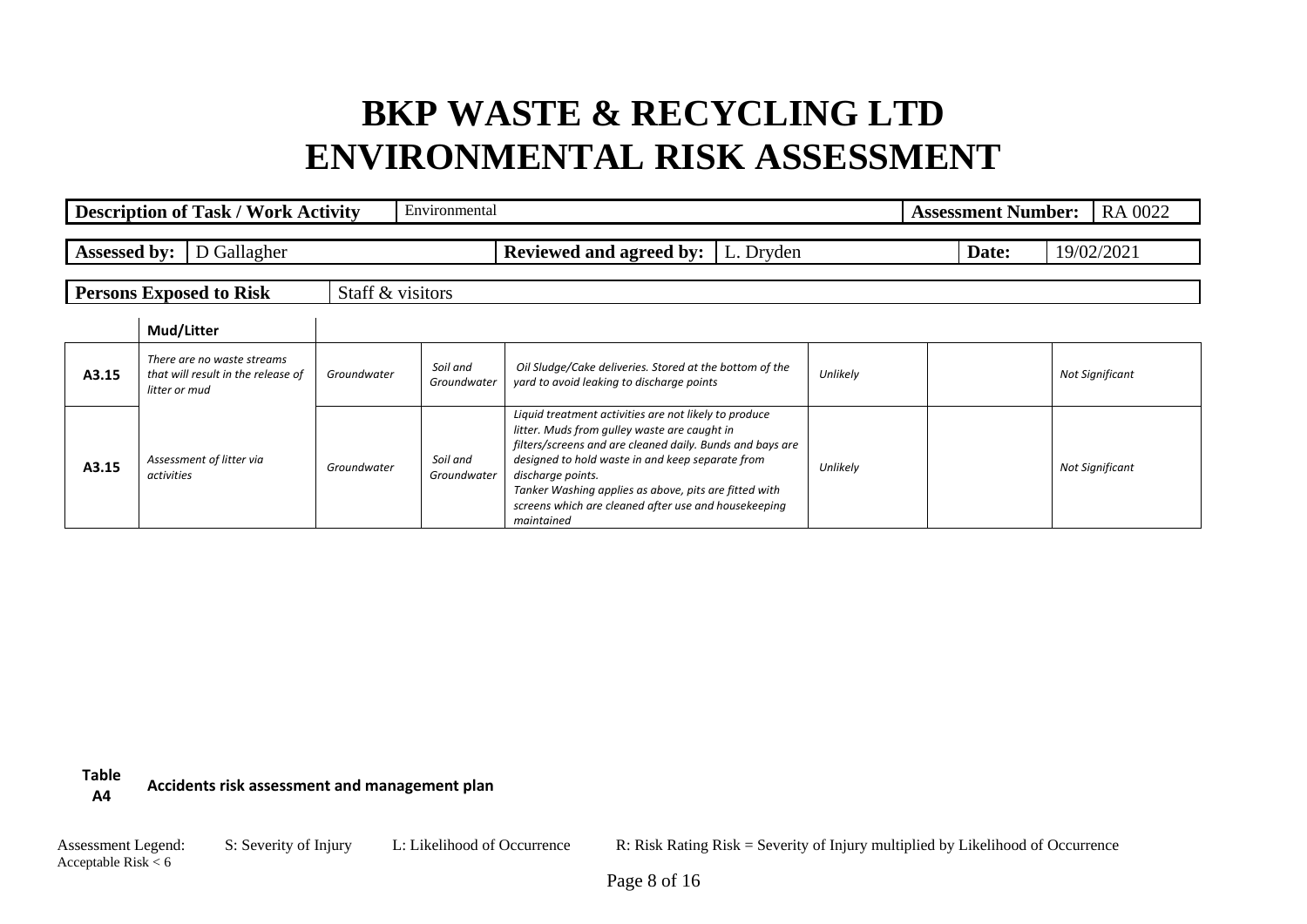|                     | <b>Description of Task / Work Activity</b>                  |                  | Environmental |                                                                                                                                                                                                                                                                                          |                                   | <b>Assessment Number:</b>                                                          | RA 0022                     |
|---------------------|-------------------------------------------------------------|------------------|---------------|------------------------------------------------------------------------------------------------------------------------------------------------------------------------------------------------------------------------------------------------------------------------------------------|-----------------------------------|------------------------------------------------------------------------------------|-----------------------------|
| <b>Assessed by:</b> | D Gallagher                                                 |                  |               | <b>Reviewed and agreed by:</b><br>L. Dryden                                                                                                                                                                                                                                              |                                   | Date:                                                                              | 19/02/2021                  |
|                     | <b>Persons Exposed to Risk</b>                              | Staff & visitors |               |                                                                                                                                                                                                                                                                                          |                                   |                                                                                    |                             |
|                     | What do you do that can harm and what could be              | harmed           |               | <b>Managing The risk</b>                                                                                                                                                                                                                                                                 |                                   | <b>Assessing the risk</b>                                                          |                             |
|                     | Hazard                                                      | Receptor         | Pathway       | <b>Risk Management</b>                                                                                                                                                                                                                                                                   | Probability of<br><b>Exposure</b> | Consequence                                                                        | What is the overall<br>risk |
| A4.1                | Release to water through<br>uncontrolled run off            | Sewage Works     | Sewer         | Sewer outlet is fitted with a penstock valve, the default<br>position of which is closed and strictly controlled prior to<br>discharge during operational and non-operational hours.<br>Management approval is required to open after<br>assessment of the quality of the surface water. | Unlikely                          | Breakdown of<br>sewage works.<br>Contamination of<br>outfall from sewage<br>works. | Not significant             |
| A4.2                | Release of VOC's to atmosphere<br>from accidental spillage. | See Table A7     | Air           | Liquid solvents are stored in appropriate bunded area.<br>Spillage material is used to absorb spillages and<br>contained in sealed containers placed into appropriate<br>storage.                                                                                                        | Unlikely                          | Detection of VOC<br>odour for short<br>period                                      | Not significant             |

Acceptable Risk  $< 6$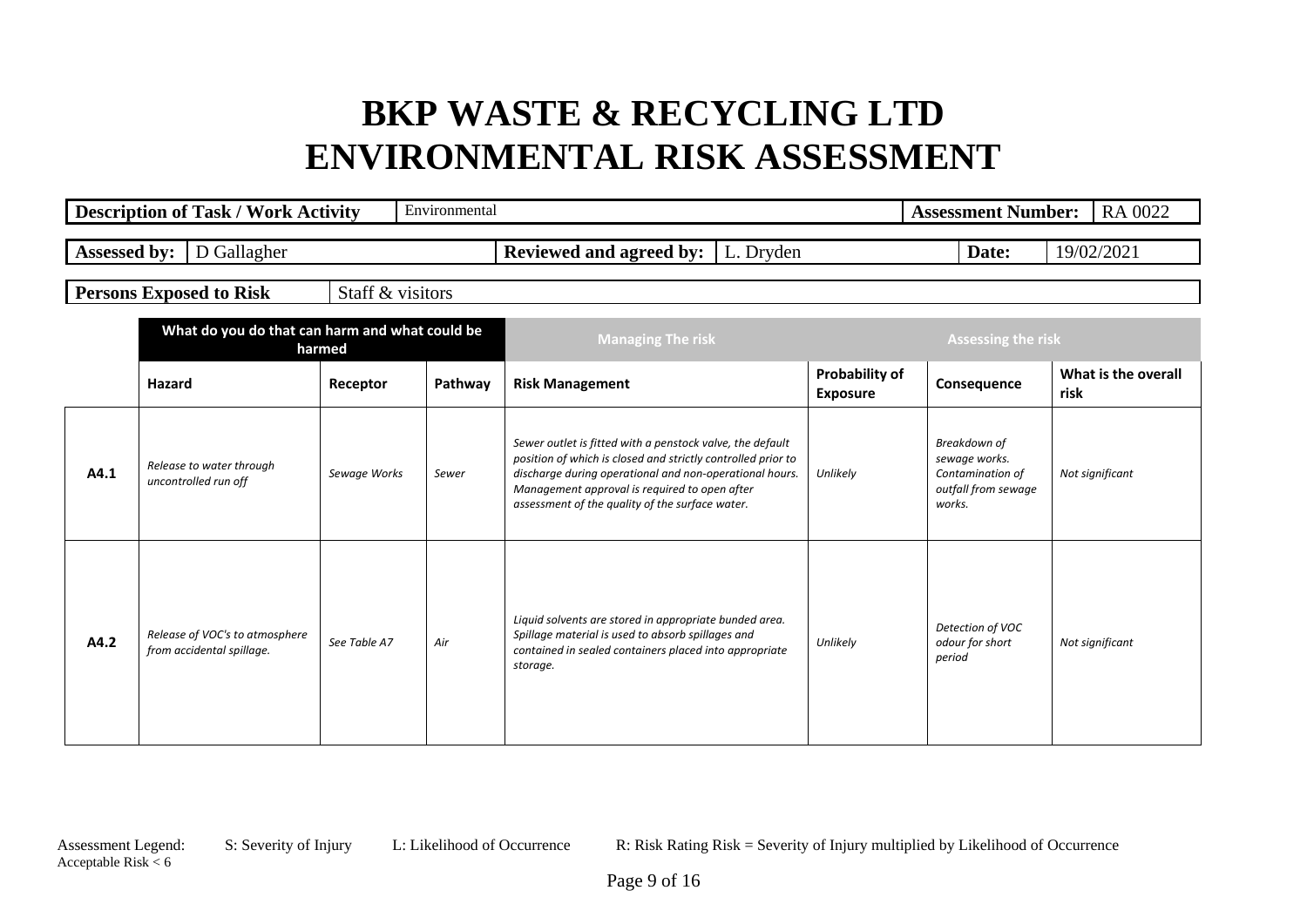|                     | <b>Description of Task / Work Activity</b> |                  | Environmental |                                                                                                                                                                                                                                                                                                                                                                                                                                                                                                                                                                                                                                                                                                                                                                                                                                                                                                                                                                             |          | RA 0022<br><b>Assessment Number:</b>                                                                                                                                                                                                                                                             |            |  |
|---------------------|--------------------------------------------|------------------|---------------|-----------------------------------------------------------------------------------------------------------------------------------------------------------------------------------------------------------------------------------------------------------------------------------------------------------------------------------------------------------------------------------------------------------------------------------------------------------------------------------------------------------------------------------------------------------------------------------------------------------------------------------------------------------------------------------------------------------------------------------------------------------------------------------------------------------------------------------------------------------------------------------------------------------------------------------------------------------------------------|----------|--------------------------------------------------------------------------------------------------------------------------------------------------------------------------------------------------------------------------------------------------------------------------------------------------|------------|--|
| <b>Assessed by:</b> | D Gallagher                                |                  |               | <b>Reviewed and agreed by:</b>   L. Dryden                                                                                                                                                                                                                                                                                                                                                                                                                                                                                                                                                                                                                                                                                                                                                                                                                                                                                                                                  |          | Date:                                                                                                                                                                                                                                                                                            | 19/02/2021 |  |
|                     | <b>Persons Exposed to Risk</b>             | Staff & visitors |               |                                                                                                                                                                                                                                                                                                                                                                                                                                                                                                                                                                                                                                                                                                                                                                                                                                                                                                                                                                             |          |                                                                                                                                                                                                                                                                                                  |            |  |
| A4.3                | Fire causing emissions to air              | See Table A7     | Air           | Rigorous fire precautions and procedures. Emergency<br>plan in place. Automatic fire alarm system. 24 hour<br>internal and external CCTV monitoring with visual<br>confirmation. Smoking and the use of mobile phones<br>are banned on site. Control of contractor's procedure<br>with a rigorous permit to work system and hot work<br>permits. Security perimeter checks and internal out of<br>hour walk rounds.<br>Fire Risk assessment by external assessor. Forklifts are<br>used within the DSEAR zoned areas (Area Classification<br>Assessment Report). Daily checks and audits. Rigorous<br>housekeeping.<br>Equipment undergoes routine and regular maintenance<br>to prevent shorts or faults.<br>Treatment activities do not contribute a risk due to<br>limitations placed on accepted waste streams.<br>Batteries are stored as per work instructions and specific<br>battery documentation, in packing sand and under cover<br>to prevent ingress of water. | Possible | Loss of business,<br>annoyance of local<br>business. Risk to<br>local businesses.<br>local environment.<br>Harm to humans.<br>health effects to<br>humans. Breakdown<br>of sewage works.<br>Contamination of<br>outfall from sewage<br>works. Risk of fire<br>spread to adjoining<br>businesses. | Low        |  |

| A4.4 | Fire in flammable storage<br>causing emissions of firewater<br>to sewer | Sewage Works &<br>See Table A7 | Sewer/Air | Fire detection system. Individual bay bunding. Isolation<br>valves to prevent access to sewer. Emergency Plan | Possible | Loss of business,<br>annoyance of local<br>business. Risk to<br>local businesses,<br>local environment.<br>Harm to humans,<br>health effects to<br>humans | Low |
|------|-------------------------------------------------------------------------|--------------------------------|-----------|---------------------------------------------------------------------------------------------------------------|----------|-----------------------------------------------------------------------------------------------------------------------------------------------------------|-----|
|------|-------------------------------------------------------------------------|--------------------------------|-----------|---------------------------------------------------------------------------------------------------------------|----------|-----------------------------------------------------------------------------------------------------------------------------------------------------------|-----|

Acceptable Risk  $< 6$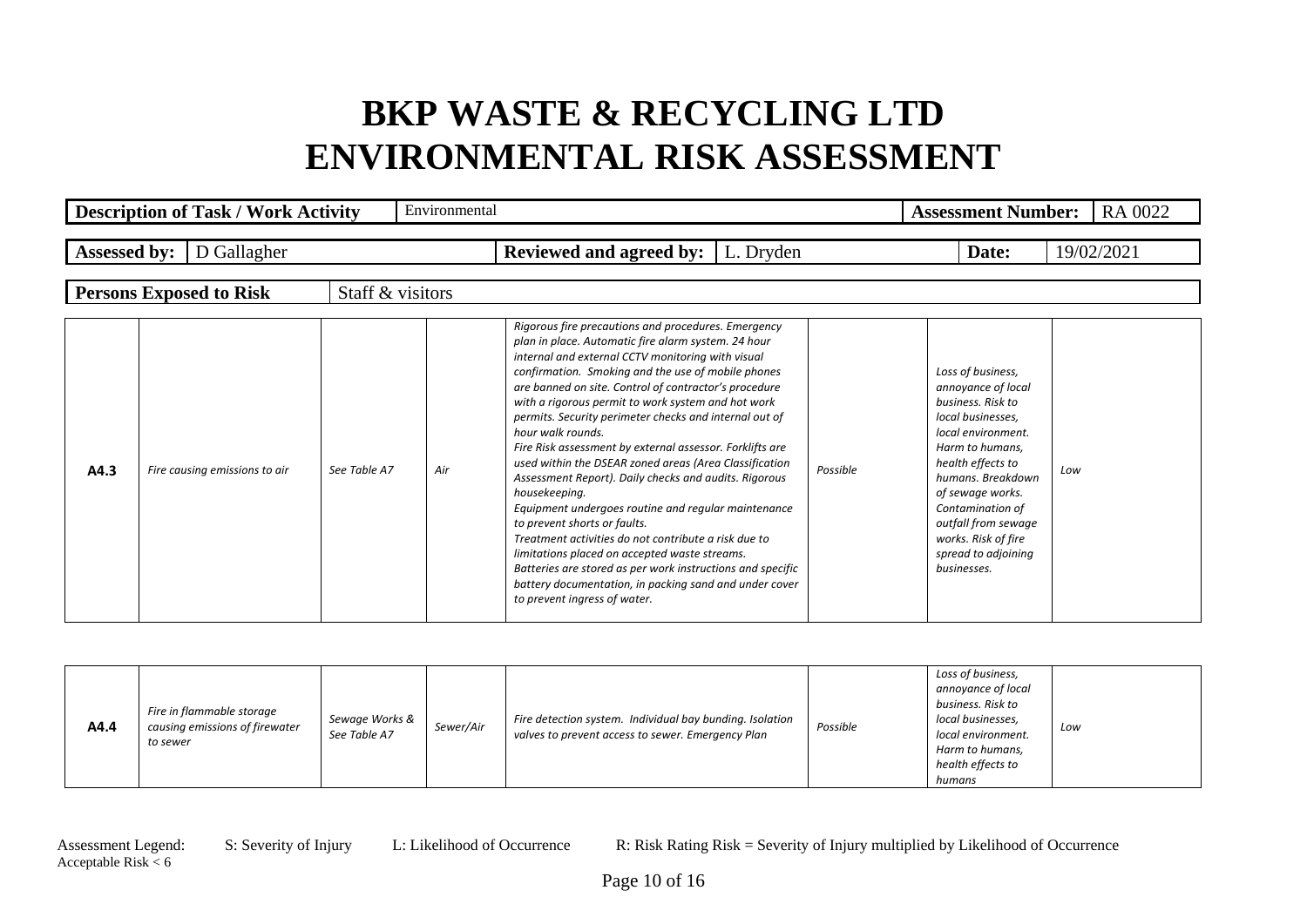|                     | <b>Description of Task / Work Activity</b>                  |                  | Environmental |                                                                                                                                                                                                                                                                                                                                                                                                                                                                                                                                                                                                                                                                                                                                                                                                                                                                                                                                                                             |          | <b>Assessment Number:</b>                                                                                                                                 | <b>RA 0022</b> |
|---------------------|-------------------------------------------------------------|------------------|---------------|-----------------------------------------------------------------------------------------------------------------------------------------------------------------------------------------------------------------------------------------------------------------------------------------------------------------------------------------------------------------------------------------------------------------------------------------------------------------------------------------------------------------------------------------------------------------------------------------------------------------------------------------------------------------------------------------------------------------------------------------------------------------------------------------------------------------------------------------------------------------------------------------------------------------------------------------------------------------------------|----------|-----------------------------------------------------------------------------------------------------------------------------------------------------------|----------------|
| <b>Assessed by:</b> | D Gallagher                                                 |                  |               | <b>Reviewed and agreed by:</b>   L. Dryden                                                                                                                                                                                                                                                                                                                                                                                                                                                                                                                                                                                                                                                                                                                                                                                                                                                                                                                                  |          | Date:                                                                                                                                                     | 19/02/2021     |
|                     | <b>Persons Exposed to Risk</b>                              | Staff & visitors |               |                                                                                                                                                                                                                                                                                                                                                                                                                                                                                                                                                                                                                                                                                                                                                                                                                                                                                                                                                                             |          |                                                                                                                                                           |                |
| A4.6                | Fire to the detriment of adjacent<br>neighbours             | See Table A7     | Air           | Rigorous fire precautions and procedures. Emergency<br>plan in place. Automatic fire alarm system. 24 hour<br>internal and external CCTV monitoring with visual<br>confirmation. Smoking and the use of mobile phones<br>are banned on site. Control of contractor's procedure<br>with a rigorous permit to work system and hot work<br>permits. Security perimeter checks and internal out of<br>hour walk rounds.<br>Fire Risk assessment by external assessor. Forklifts are<br>used within the DSEAR zoned areas (Area Classification<br>Assessment Report). Daily checks and audits. Rigorous<br>housekeeping.<br>Equipment undergoes routine and regular maintenance<br>to prevent shorts or faults.<br>Treatment activities do not contribute a risk due to<br>limitations placed on accepted waste streams.<br>Batteries are stored as per work instructions and specific<br>battery documentation, in packing sand and under cover<br>to prevent ingress of water. | Possible | Loss of business,<br>annoyance of local<br>business. Risk to<br>local businesses.<br>local environment.<br>Harm to humans,<br>health effects to<br>humans | Low            |
| A4.7                | Fire or VOC release due to<br>incompatibility of substances | See Table A7     | Air           | Pre-acceptance and waste acceptance procedures by<br>competent technical analysis staff and qualified chemists'<br>segregation in accordance with HSG71. Separately<br>bunded designated waste bays. Daily checks and site<br>audits                                                                                                                                                                                                                                                                                                                                                                                                                                                                                                                                                                                                                                                                                                                                        | Unlikely | Loss of business,<br>annoyance of local<br>business. Risk to<br>local businesses,<br>local environment.<br>Harm to humans,<br>health effects to<br>humans | Low            |

Acceptable Risk  $< 6$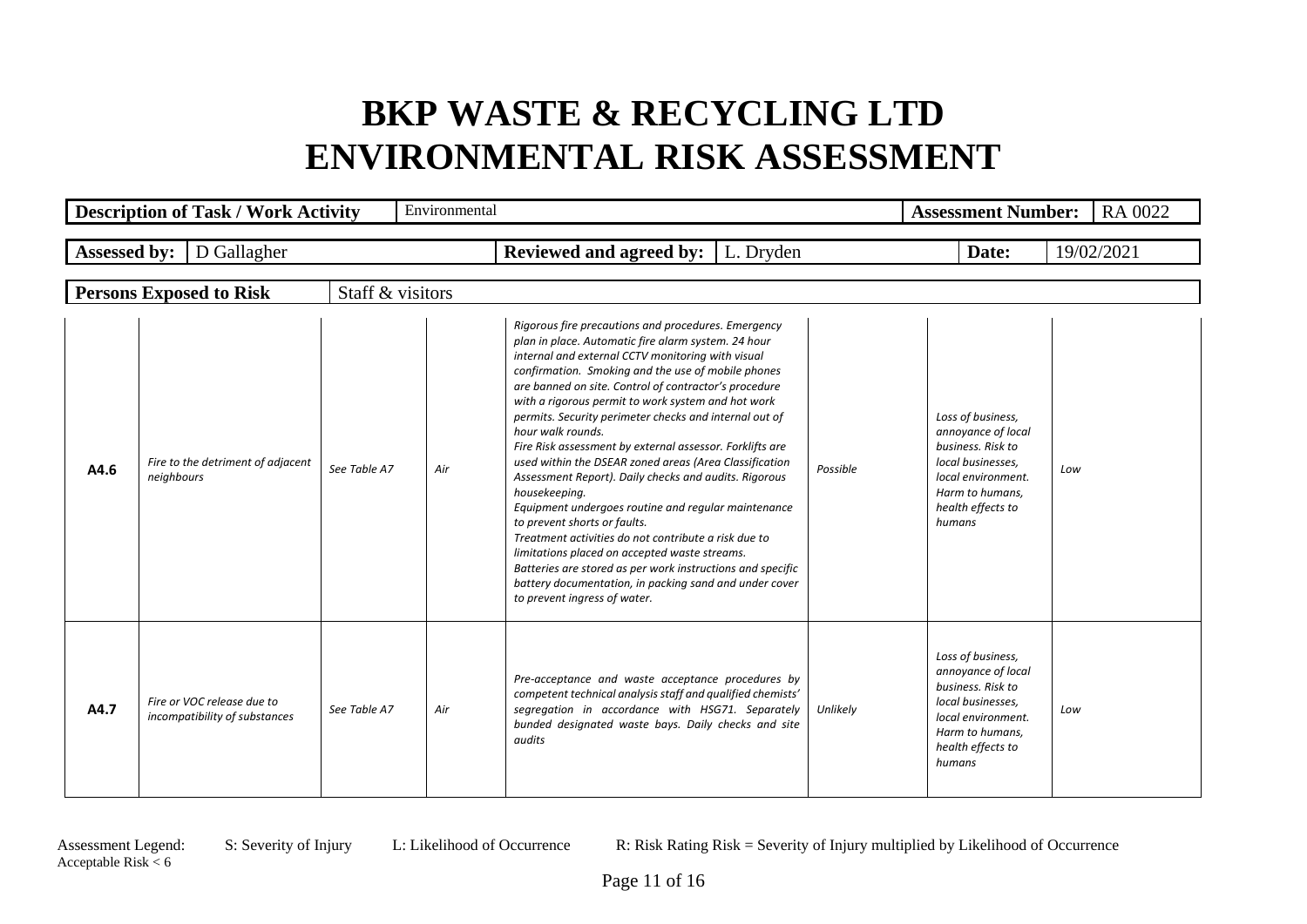| <b>Description of Task / Work Activity</b> | Environmental    |                                            | <b>Assessment Number:</b> | RA 0022    |
|--------------------------------------------|------------------|--------------------------------------------|---------------------------|------------|
| <b>Assessed by:</b><br>D Gallagher         |                  | <b>Reviewed and agreed by:</b>   L. Dryden | Date:                     | 19/02/2021 |
| <b>Persons Exposed to Risk</b>             | Staff & visitors |                                            |                           |            |

#### **Table**

**A5 Surface Water risk assessment and management plan**

|      | What do you do that can harm and what could be<br>harmed                  |              |         | <b>Managing The risk</b>                                                                                                                                                                                                                                                                                              |                                   | <b>Assessing the risk</b>    |                             |
|------|---------------------------------------------------------------------------|--------------|---------|-----------------------------------------------------------------------------------------------------------------------------------------------------------------------------------------------------------------------------------------------------------------------------------------------------------------------|-----------------------------------|------------------------------|-----------------------------|
|      | Hazard                                                                    | Receptor     | Pathway | <b>Risk Management</b>                                                                                                                                                                                                                                                                                                | Probability of<br><b>Exposure</b> | Consequence                  | What is the overall<br>risk |
| A5.1 | Release of contaminated<br>materials to surface water<br>through spillage | Sewage Works | Sewer   | Surface water is stored / tested before release to sewer.<br>Sewer outlet is fitted with a penstock valve, the default<br>position of which is closed and during operational and<br>non-operational hours. approval is required from site<br>manager to open after assessment of the quality of the<br>surface water. | Unlikely                          | Breakdown of<br>sewage works | Not significant             |

Acceptable Risk  $< 6$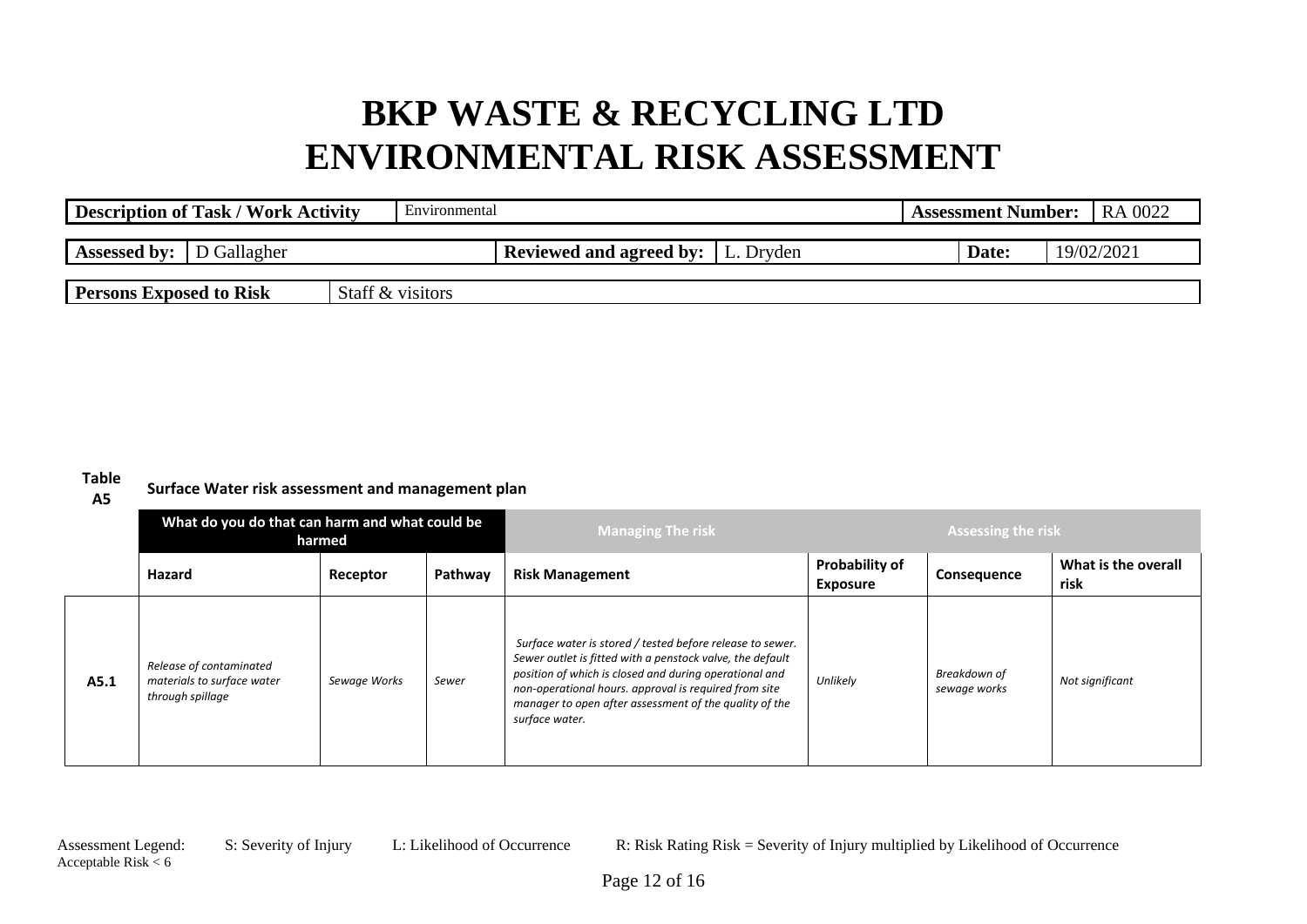| <b>Description of Task / Work Activity</b> | Environmental    |                                            | <b>Assessment Number:</b> |            | RA 0022 |
|--------------------------------------------|------------------|--------------------------------------------|---------------------------|------------|---------|
| <b>Assessed by:</b> D Gallagher            |                  | <b>Reviewed and agreed by:</b>   L. Dryden | Date:                     | 19/02/2021 |         |
| <b>Persons Exposed to Risk</b>             | Staff & visitors |                                            |                           |            |         |

**Table** 

**A6 Ground Water risk assessment and management plan**

|      | What do you do that can harm and what could be | harmed      |                         | <b>Managing The risk</b>                                                                                                                                                                 | Assessing the risk                |             |                             |
|------|------------------------------------------------|-------------|-------------------------|------------------------------------------------------------------------------------------------------------------------------------------------------------------------------------------|-----------------------------------|-------------|-----------------------------|
|      | Hazard                                         | Receptor    | Pathway                 | <b>Risk Management</b>                                                                                                                                                                   | Probability of<br><b>Exposure</b> | Consequence | What is the overall<br>risk |
| A6.1 | Release of contaminated<br>materials to ground | Groundwater | Soil and<br>groundwater | Waste activities are within bunded area. The surface of<br>the entire site is concrete. There is no risk of<br>groundwater contamination. There are no physical<br>discharges to ground. | None                              | N/A         | None                        |
|      |                                                |             |                         |                                                                                                                                                                                          |                                   |             |                             |

#### **Table Local Amenities / Business**

**A7**

|      | <b>Description</b> | <b>Distance</b> | <b>Comments</b>                                                                                        |
|------|--------------------|-----------------|--------------------------------------------------------------------------------------------------------|
| A7.1 | <b>Local HWRC</b>  | 20              | There are none of the following within 1km;                                                            |
| A7.2 | Housing            | 190             | Scheduled Monuments, Protected Wreck sites,<br>Nitrate venerable zones, Nature reserves, Biosphere     |
| A7.4 | Various Commercial | 500             | reserves, Ramsar sites, Special Protection areas,<br>Special areas of conservation, SSSI's, Registered |

Acceptable Risk  $< 6$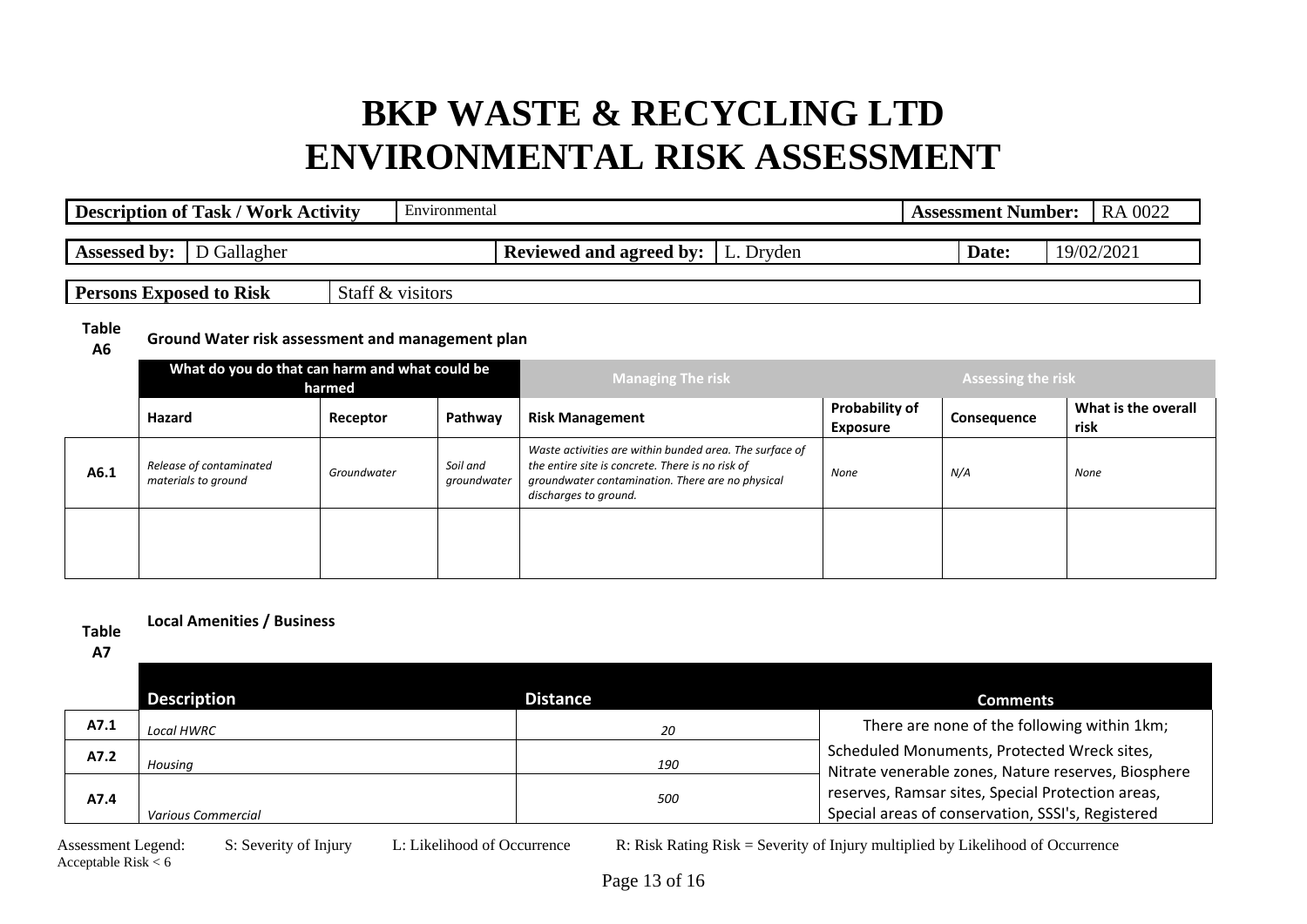| <b>Description of Task / Work Activity</b> | Environmental    |                                            |                                                                                                                           | <b>Assessment Number:</b> | RA 0022    |
|--------------------------------------------|------------------|--------------------------------------------|---------------------------------------------------------------------------------------------------------------------------|---------------------------|------------|
| <b>Assessed by:</b><br>D Gallagher         |                  | <b>Reviewed and agreed by:</b>   L. Dryden |                                                                                                                           | Date:                     | 19/02/2021 |
| <b>Persons Exposed to Risk</b>             | Staff & visitors |                                            |                                                                                                                           |                           |            |
|                                            |                  |                                            | common land, Nitrate sensitive areas, AONB's,<br>Environmentally sensitive areas, National parks, Less<br>favoured areas. |                           |            |

| <b>Table</b><br>A8 | <b>Global Warming Potential</b> |                                                          |
|--------------------|---------------------------------|----------------------------------------------------------|
|                    | Statement                       |                                                          |
| A8.1               |                                 | None of the streams accepted contain airborne pollutants |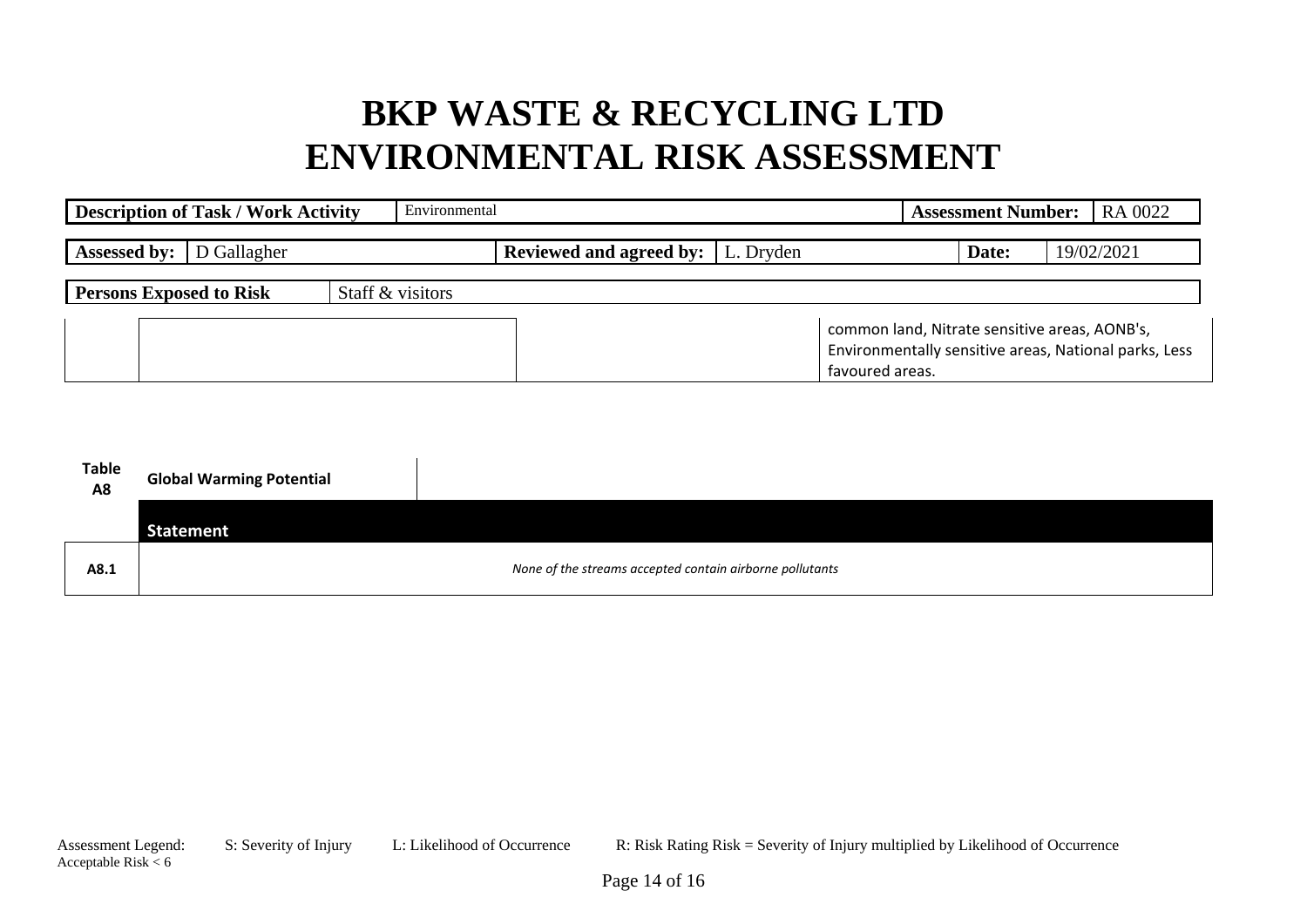|                                | <b>Description of Task / Work Activity</b>                                                                                                                               |                  | Environmental |                                                                                                                                                                                                                                                                                                                                                                                                                                                                                     |                                   | <b>Assessment Number:</b>                                                                                                                                 | RA 0022                     |  |  |  |
|--------------------------------|--------------------------------------------------------------------------------------------------------------------------------------------------------------------------|------------------|---------------|-------------------------------------------------------------------------------------------------------------------------------------------------------------------------------------------------------------------------------------------------------------------------------------------------------------------------------------------------------------------------------------------------------------------------------------------------------------------------------------|-----------------------------------|-----------------------------------------------------------------------------------------------------------------------------------------------------------|-----------------------------|--|--|--|
| <b>Assessed by:</b>            | D Gallagher                                                                                                                                                              |                  |               | <b>Reviewed and agreed by:</b><br>L. Dryden                                                                                                                                                                                                                                                                                                                                                                                                                                         |                                   | Date:                                                                                                                                                     | 19/02/2021                  |  |  |  |
|                                | <b>Persons Exposed to Risk</b>                                                                                                                                           | Staff & visitors |               |                                                                                                                                                                                                                                                                                                                                                                                                                                                                                     |                                   |                                                                                                                                                           |                             |  |  |  |
| <b>Table</b><br>A <sub>9</sub> | Accidents risk assessment and management plan (Revision of Storage Locations)                                                                                            |                  |               |                                                                                                                                                                                                                                                                                                                                                                                                                                                                                     |                                   |                                                                                                                                                           |                             |  |  |  |
|                                | What do you do that can harm and what could be                                                                                                                           | harmed           |               | <b>Managing The risk</b>                                                                                                                                                                                                                                                                                                                                                                                                                                                            |                                   | <b>Assessing the risk</b>                                                                                                                                 |                             |  |  |  |
|                                | Hazard                                                                                                                                                                   | Receptor         | Pathway       | <b>Risk Management</b>                                                                                                                                                                                                                                                                                                                                                                                                                                                              | Probability of<br><b>Exposure</b> | Consequence                                                                                                                                               | What is the overall<br>risk |  |  |  |
| A9.1                           | Fire / Emissions due to reaction<br>of incompatible materials<br>coming into contact through<br>spillage / damage to containers                                          | See Table A7     | Air           | Each bay will be designated for a particular hazard class<br>of material. Segregation will be in accordance with<br>HSG71 and internal Management Procedures. Each bay<br>is separately bunded from its neighbour. Each bay is fully<br>bunded and there is no means of escape of liquid<br>contents.                                                                                                                                                                               | Unlikely                          | Loss of business,<br>annoyance of local<br>business. Risk to<br>local businesses,<br>local environment.<br>Harm to humans.<br>health effects to<br>humans | Low                         |  |  |  |
| A9.2                           | <b>Storage of Product Chemicals -</b><br>Fire / Emissions due to reaction<br>of incompatible materials<br>coming into contact through<br>spillage / damage to containers | See Table A7     | Air           | Each bay will be designated for a particular hazard class<br>of material. Segregation will be in accordance with<br>HSG71 and internal Management Procedures. Each bay<br>is separately bunded from its neighbour. Each bay is fully<br>bunded and there is no means of escape of liquid<br>contents. Rainwater build is tested and removed via<br>pump after analysis of the contents. Product Chemicals<br>will be stored in bunded areas and in accordance with<br><b>HSG 71</b> | Unlikely                          | Loss of business,<br>annoyance of local<br>business. Risk to<br>local businesses,<br>local environment.<br>Harm to humans,<br>health effects to<br>humans | Low                         |  |  |  |

*Review/Amendment History*

Acceptable Risk  $< 6$